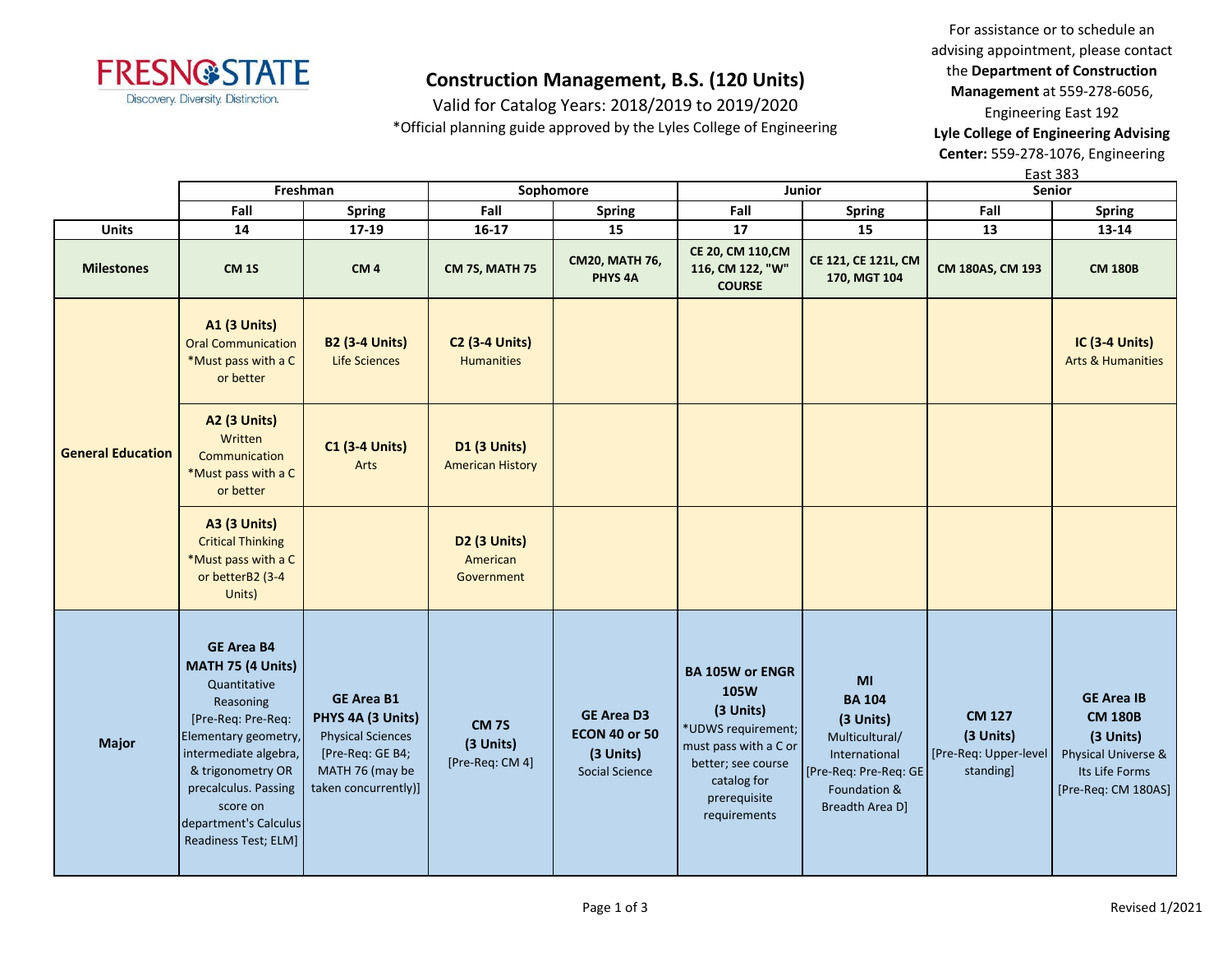

Valid for Catalog Years: 2018/2019 to 2019/2020

\*Official planning guide approved by the Lyles College of Engineering

For assistance or to schedule an advising appointment, please contact the **Department of Construction Management** at 559-278-6056,

Engineering East 192

**Lyle College of Engineering Advising Center:** 559-278-1076, Engineering

East 383

|              |                      | Freshman                                                                                    |                                                                                                                    | Sophomore                                                            | <b>Junior</b>                                                                       |                                                                                                                                    | <b>Senior</b>                                                                                                                                 |                                                                                                                                |
|--------------|----------------------|---------------------------------------------------------------------------------------------|--------------------------------------------------------------------------------------------------------------------|----------------------------------------------------------------------|-------------------------------------------------------------------------------------|------------------------------------------------------------------------------------------------------------------------------------|-----------------------------------------------------------------------------------------------------------------------------------------------|--------------------------------------------------------------------------------------------------------------------------------|
|              | Fall                 | <b>Spring</b>                                                                               | Fall                                                                                                               | <b>Spring</b>                                                        | Fall                                                                                | <b>Spring</b>                                                                                                                      | Fall                                                                                                                                          | <b>Spring</b>                                                                                                                  |
| <b>Units</b> | 14                   | 17-19                                                                                       | $16 - 17$                                                                                                          | 15                                                                   | 17                                                                                  | 15                                                                                                                                 | 13                                                                                                                                            | 13-14                                                                                                                          |
| <b>Major</b> | <b>CM 1 (1 Unit)</b> | <b>GE Area B3</b><br>PHYS 4AL (1 Unit)<br>Lab<br>[Pre-Req: Corequisite:<br>PHYS 4A]         | EES 1 (4 Units)<br>[Pre-Req: MATH 4R or<br>second-year high<br>school algebra<br>recommended]<br><b>OR</b>         | ACCT 4A (3 Units)<br>*Not open to<br>Freshmen                        | <b>CM 110</b><br>(3 Units)<br>[Pre-Req: CM 20]                                      | <b>CM 116 (3 Units)</b><br>[Pre-Req: CM 110]                                                                                       | <b>CM 170 (3 Units)</b><br>[Pre-Req: CM 116]                                                                                                  | <b>CM 181 (1 Unit)</b><br>[Pre-Req: Senior<br>standing                                                                         |
|              |                      | <b>CM 18 (3 Units)</b><br>[Pre-Req: Corequisite:<br><b>CM 1S]</b>                           | CHEM 3A (4 Units)<br>[Pre-Req: GE B4 (may<br>be taken<br>concurrently)]<br>*No credit for CHEM<br>3A after CHEM 1A | <b>CE 20 (3 Units)</b><br>[Pre-Req: MATH 76;<br>PHYS <sub>4A</sub> ] | <b>CE 121</b><br>(3 Units)<br>[Pre-Req: CE 20]                                      | <b>CM 122</b><br>(3 Units)<br>[Pre-Req: CM 20]                                                                                     | <b>CM 180AS</b><br>$(1$ Unit)<br>[Pre-Req: CM 116;<br>Senior standing]                                                                        | <b>Business Elective</b><br>(3 Units)<br>*See footnotes                                                                        |
|              |                      | <b>MATH 76</b><br>(4 Units)<br>[Pre-Req: Pre-Req:<br>MATH 75 or<br><b>MATH 75A &amp; B]</b> |                                                                                                                    | <b>CM 20 (3 Units)</b><br>[Pre-Req: Corequisite:<br><b>CM 7S]</b>    | <b>CE 121L</b><br>$(1$ Unit)<br>[Pre-Req: CE 121<br>(may be taken<br>concurrently)] | <b>MGT 104</b><br>(3 Units)<br>[Pre-Req: BA 105W or<br>ENGL 160W (may be<br>taken concurrently)]                                   | <b>Business Elective</b><br>(3 Units)<br>*See footnotes                                                                                       | <b>Sector Electives</b><br>(3 Units)<br>CM 134, 150,<br>151, or 166<br>*See course catalog<br>for prerequisite<br>requirements |
|              |                      |                                                                                             |                                                                                                                    | <b>GME 15</b><br>(2 Units)<br>[Pre-Req: MATH 5]                      | <b>CM 140</b><br>(3 Units)<br>[Pre-Req: CM 7S, 20]                                  | <b>Construction</b><br><b>Technology</b><br>(3 Units)<br>CM 131 or 191T<br>*See course catalog<br>for prerequisite<br>requirements | <b>Construction</b><br><b>Methods</b><br>(3 Units)<br>CM 132, CM 144,<br>or CE 130<br>*See course catalog<br>for prerequisite<br>requirements |                                                                                                                                |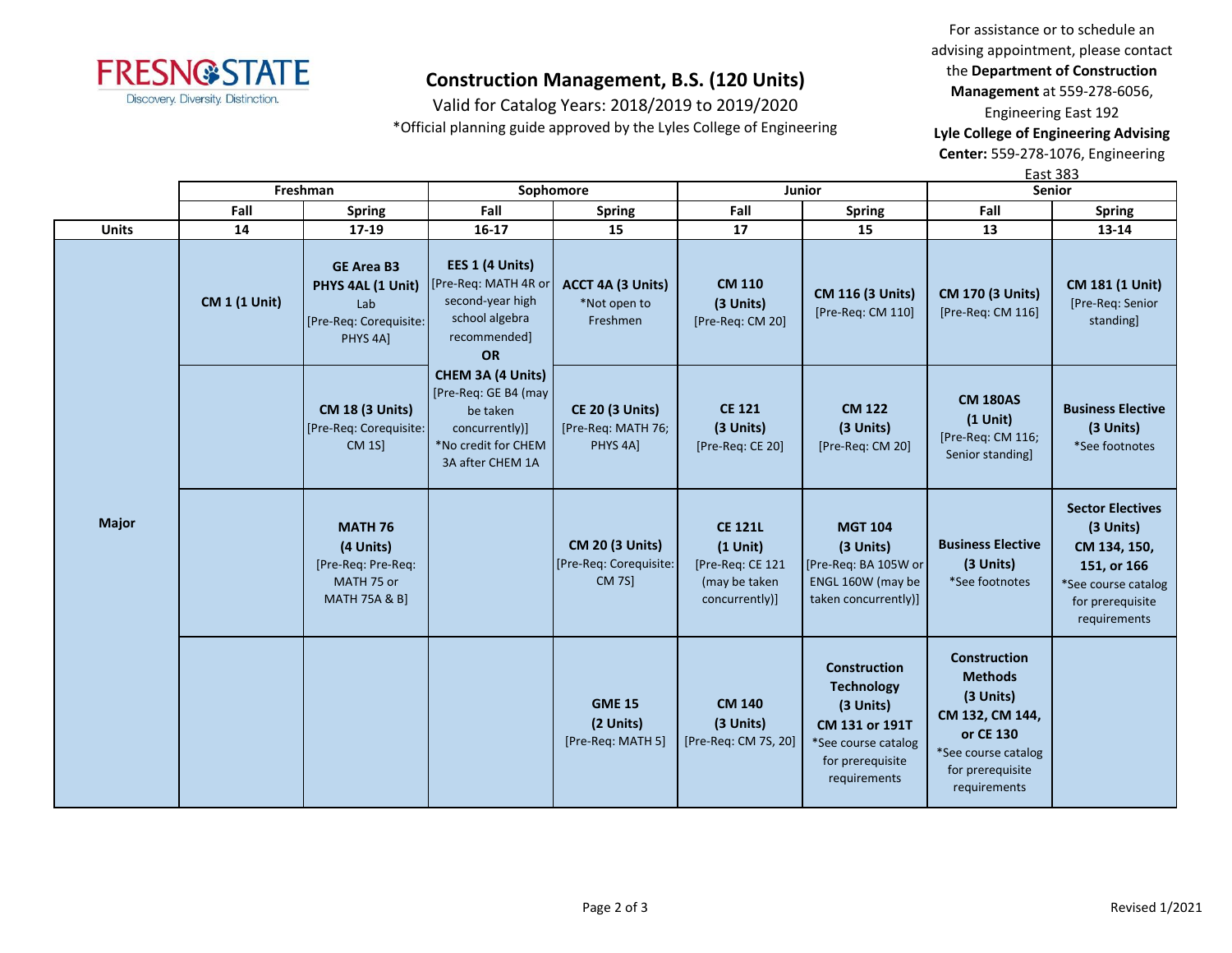

Valid for Catalog Years: 2018/2019 to 2019/2020 \*Official planning guide approved by the Lyles College of Engineering

For assistance or to schedule an advising appointment, please contact the **Department of Construction Management** at 559-278-6056, Engineering East 192

**Lyle College of Engineering Advising Center:** 559-278-1076, Engineering

East 383

|              | Freshman |               | Sophomore |                                                                                     | Junior                                                                                                              |        | Senior |               |
|--------------|----------|---------------|-----------|-------------------------------------------------------------------------------------|---------------------------------------------------------------------------------------------------------------------|--------|--------|---------------|
|              | Fall     | <b>Spring</b> | Fall      | <b>Spring</b>                                                                       | Fall                                                                                                                | Spring | Fall   | <b>Spring</b> |
| <b>Units</b> | 14       | 17-19         | $16 - 17$ | 15                                                                                  | 17                                                                                                                  | 15     | 13     | 13-14         |
|              |          |               |           | <b>GME 15L</b><br>$(1$ Unit)<br>[Pre-Req: GME 15<br>(may be taken<br>concurrently)] | <b>CM 193</b><br>$(1$ Unit $)$<br>[Pre-Req: Junior<br>standing; instructor<br>permission]                           |        |        |               |
| <b>Major</b> |          |               |           |                                                                                     | <b>DS 73</b><br>(3 Units)<br>[Pre-Req: ELM exam,<br>DS 71; ECON 40 & 50<br>recommended]<br>*Not open to<br>freshmen |        |        |               |

#### **FOOTNOTES:**

**Prerequisites/Corequisites:** Other restrictions may apply. Please see your course catalog for detailed prerequisite/corequisite requirements.

Grade Requirements: Courses in mathematics and the physical sciences taken CR/NC are not counted toward fulfillment of degree requirements in Construction Management. Students must attain a "C" in 6 of the 11 courses: MATH 75, MATH 76, PHYS 4A, PHYS 4AL, CM 1S, CM 4, CM 7S, CM 20, CE 20, GME 15, and GME 15L, with no course to be repeated more than twice

**Business Electives (6 units):** Select two courses from the following: upper-division business administration courses, CM 124, or courses approved by the academic advisor.

Upper Division Writing Skills requirement (UDWS): Construction Management majors must select either BA 105W or ENGR 105W. The Upper-Division Writing Exam is not an option for Construction Management majors.

Substitutions: If substitutions/exceptions/waivers are made for any major courses that also meet GE and/or the Multicultural/International graduation requirement, the student is responsible for completing additional courses to satisfy the respective areas (GE and/or MI). This also includes the upperdivision writing requirement.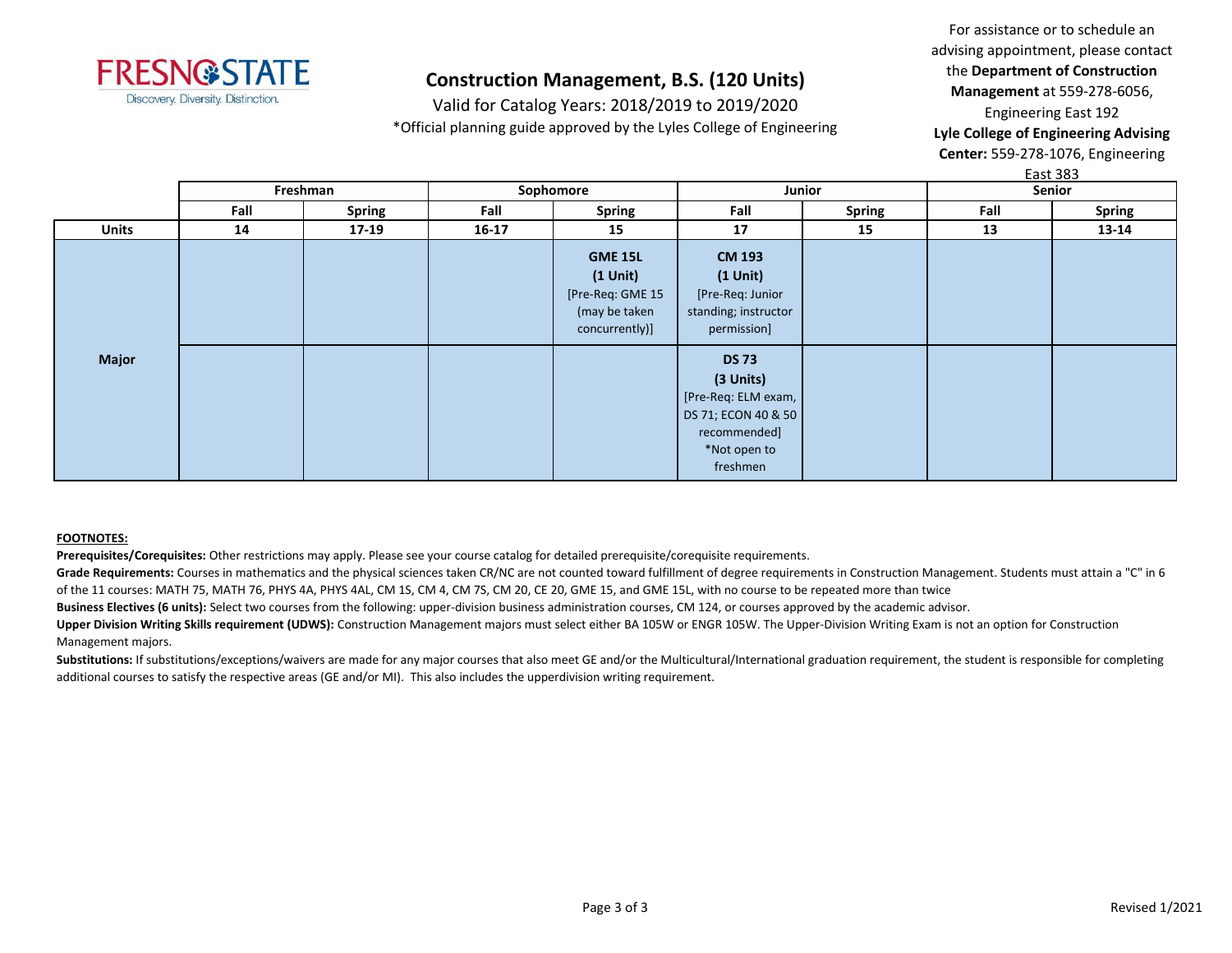

Valid for Catalog Years: 2015/2016 to 2017/2018 \*Official planning guide approved by the Lyles College of Engineering

For assistance or to schedule an advising appointment, please contact the **Department of Construction Management**  at 559-278-6056, Engineering East 192 **Lyle College of Engineering Advising Center:** 559-278-1076, Engineering East 383

|                                    | Freshman                                                                                                                                                                                                                                                    |                                                                                                                                   | Sophomore                                              |                                                                                 | Junior                                                                                                                                                          |                                                                                                                                                           | Senior                                                           |                                                                                                                  |
|------------------------------------|-------------------------------------------------------------------------------------------------------------------------------------------------------------------------------------------------------------------------------------------------------------|-----------------------------------------------------------------------------------------------------------------------------------|--------------------------------------------------------|---------------------------------------------------------------------------------|-----------------------------------------------------------------------------------------------------------------------------------------------------------------|-----------------------------------------------------------------------------------------------------------------------------------------------------------|------------------------------------------------------------------|------------------------------------------------------------------------------------------------------------------|
|                                    | Fall                                                                                                                                                                                                                                                        | <b>Spring</b>                                                                                                                     | Fall                                                   | <b>Spring</b>                                                                   | Fall                                                                                                                                                            | <b>Spring</b>                                                                                                                                             | Fall                                                             | <b>Spring</b>                                                                                                    |
| <b>Units</b>                       | 14                                                                                                                                                                                                                                                          | 17-19                                                                                                                             | $16-17$                                                | 15                                                                              | 17                                                                                                                                                              | 15                                                                                                                                                        | 13                                                               | 13-14                                                                                                            |
| <b>Milestones</b>                  | <b>CM 1S</b>                                                                                                                                                                                                                                                | CM <sub>4</sub>                                                                                                                   | <b>CM 7S, MATH 75</b>                                  | <b>CM20, MATH 76,</b><br>PHYS <sub>4A</sub>                                     | CE 20, CM 110, CM<br>116, CM 122, "W"<br><b>COURSE</b>                                                                                                          | CE 121, CE 121L, CM<br>170, MGT 104                                                                                                                       | CM 180AS, CM 193                                                 | <b>CM 180B</b>                                                                                                   |
|                                    | <b>A1 (3 Units)</b><br><b>Oral Communication</b><br>*Must pass with a C or<br>better                                                                                                                                                                        | <b>B2 (3-4 Units)</b><br><b>Life Sciences</b>                                                                                     | <b>C2 (3-4 Units)</b><br><b>Humanities</b>             |                                                                                 |                                                                                                                                                                 |                                                                                                                                                           |                                                                  | <b>IC (3-4 Units)</b><br><b>Arts &amp; Humanities</b>                                                            |
| <b>General</b><br><b>Education</b> | <b>A2 (3 Units)</b><br>Written<br>Communication<br>*Must pass with a C or<br>better                                                                                                                                                                         | <b>C1 (3-4 Units)</b><br>Arts                                                                                                     | <b>D1 (3 Units)</b><br><b>American History</b>         |                                                                                 |                                                                                                                                                                 |                                                                                                                                                           |                                                                  |                                                                                                                  |
|                                    | <b>A3 (3 Units)</b><br><b>Critical Thinking</b><br>*Must pass with a C or<br>betterB2 (3-4 Units)                                                                                                                                                           |                                                                                                                                   | D <sub>2</sub> (3 Units)<br><b>American Government</b> |                                                                                 |                                                                                                                                                                 |                                                                                                                                                           |                                                                  |                                                                                                                  |
| Major                              | <b>GE Area B4</b><br>MATH 75 (4 Units)<br>Quantitative<br>Reasoning<br>[Pre-Req: Pre-Req:<br>Elementary geometry,<br>intermediate algebra,<br>& trigonometry OR<br>precalculus. Passing<br>score on department's<br><b>Calculus Readiness</b><br>Test; ELM] | <b>GE Area B1</b><br>PHYS 4A (3 Units)<br><b>Physical Sciences</b><br>[Pre-Req: GE B4;<br>MATH 76 (may be<br>taken concurrently)] | <b>CM 7S</b><br>(3 Units)<br>[Pre-Req: CM 4]           | <b>GE Area D3</b><br><b>ECON 40 or 50</b><br>(3 Units)<br><b>Social Science</b> | <b>BA 105W or ENGR</b><br>105W<br>(3 Units)<br>*UDWS requirement;<br>must pass with a C or<br>better; see course<br>catalog for<br>prerequisite<br>requirements | <b>GE Area MI</b><br><b>BA 104</b><br>(3 Units)<br>Multicultural/<br>International<br>[Pre-Req: Pre-Req:<br><b>GE Foundation &amp;</b><br>Breadth Area D] | <b>CM 127</b><br>(3 Units)<br>[Pre-Req: Upper-level<br>standing] | <b>GE Area IB</b><br><b>CM 180B</b><br>(3 Units)<br>Physical Universe &<br>Its Life Forms<br>[Pre-Req: CM 180AS] |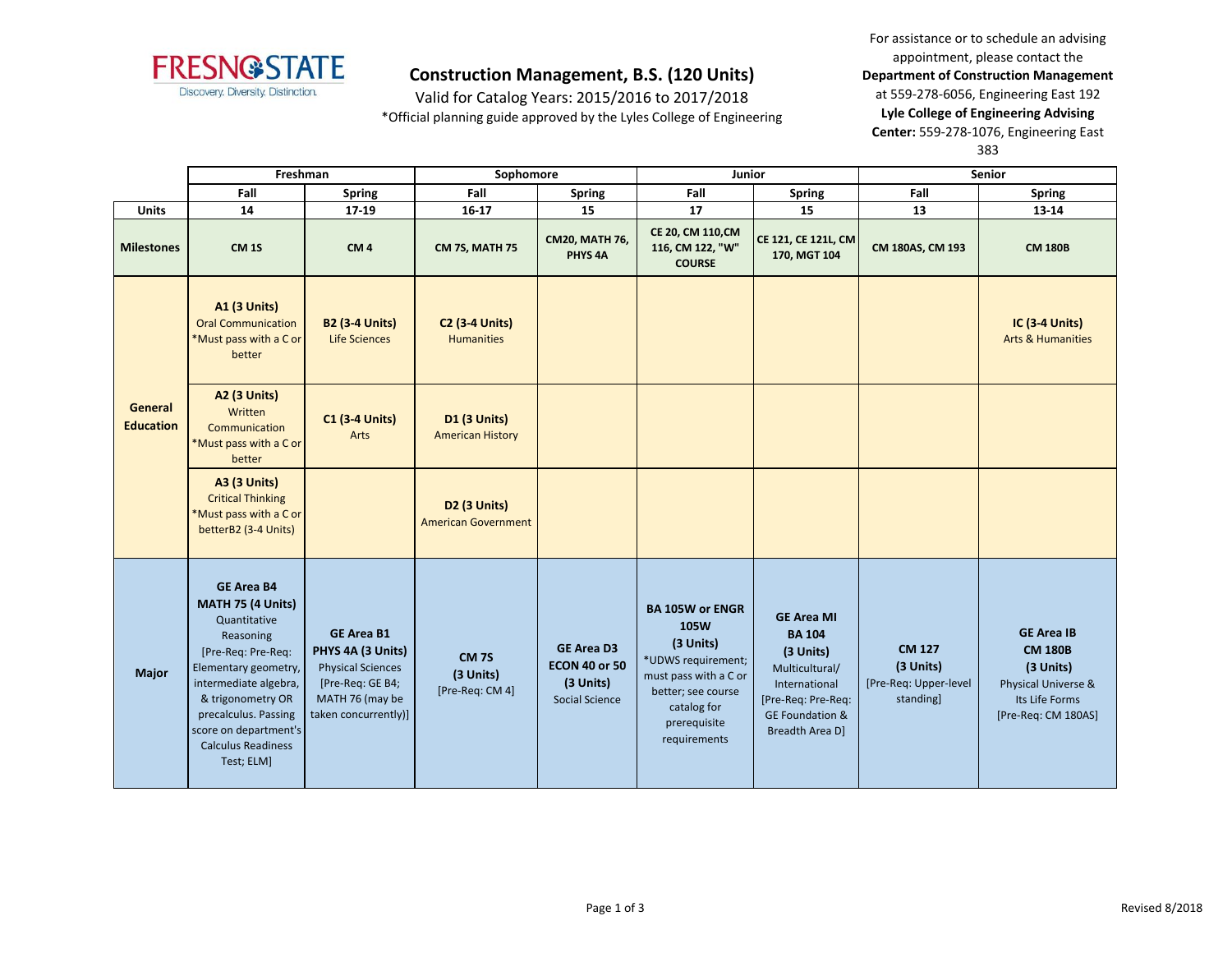

Valid for Catalog Years: 2015/2016 to 2017/2018 \*Official planning guide approved by the Lyles College of Engineering

For assistance or to schedule an advising appointment, please contact the **Department of Construction Management**  at 559-278-6056, Engineering East 192 **Lyle College of Engineering Advising Center:** 559-278-1076, Engineering East 383

|              | Freshman              |                                                                                             | Sophomore                                                                                                       |                                                                                     | Junior                                                                                                              |                                                                                                                                    | Senior                                                                                                                                       |                                                                                                                             |
|--------------|-----------------------|---------------------------------------------------------------------------------------------|-----------------------------------------------------------------------------------------------------------------|-------------------------------------------------------------------------------------|---------------------------------------------------------------------------------------------------------------------|------------------------------------------------------------------------------------------------------------------------------------|----------------------------------------------------------------------------------------------------------------------------------------------|-----------------------------------------------------------------------------------------------------------------------------|
|              | Fall                  | <b>Spring</b>                                                                               | Fall                                                                                                            | <b>Spring</b>                                                                       | Fall                                                                                                                | <b>Spring</b>                                                                                                                      | Fall                                                                                                                                         | <b>Spring</b>                                                                                                               |
| <b>Units</b> | 14                    | 17-19                                                                                       | $16 - 17$                                                                                                       | 15                                                                                  | 17                                                                                                                  | 15                                                                                                                                 | 13                                                                                                                                           | 13-14                                                                                                                       |
|              | <b>CM 1S (1 Unit)</b> | <b>GE Area B3</b><br>PHYS 4AL (1 Unit)<br>Lab<br>[Pre-Req:<br>Corequisite: PHYS 4A]         | EES 1 (4 Units)<br>[Pre-Req: MATH 4R or<br>second-year high school<br>algebra recommended]<br><b>OR</b>         | ACCT 4A (3 Units)<br>*Not open to<br>Freshmen                                       | <b>CM 110</b><br>(3 Units)<br>[Pre-Req: CM 20]                                                                      | <b>CM 116 (3 Units)</b><br>[Pre-Req: CM 110]                                                                                       | <b>CM 170 (3 Units)</b><br>[Pre-Req: CM 116]                                                                                                 | CM 181 (1 Unit)<br>[Pre-Req: Senior standing]                                                                               |
|              |                       | <b>CM 4 (3 Units)</b><br>[Pre-Req:<br>Corequisite: CM 1S]                                   | CHEM 3A (4 Units)<br>[Pre-Req: GE B4 (may<br>be taken concurrently)]<br>*No credit for CHEM 3A<br>after CHEM 1A | <b>CE 20 (3 Units)</b><br>[Pre-Req: MATH<br>76; PHYS 4A]                            | <b>CE 121</b><br>(3 Units)<br>[Pre-Req: CE 20]                                                                      | <b>CM 122</b><br>(3 Units)<br>[Pre-Req: CM 20]                                                                                     | <b>CM 180AS</b><br>$(1$ Unit)<br>[Pre-Req: CM 116;<br>Senior standing]                                                                       | <b>Business Elective</b><br>(3 Units)<br>*See footnotes                                                                     |
| <b>Major</b> |                       | <b>MATH 76</b><br>(4 Units)<br>[Pre-Req: Pre-Req:<br>MATH 75 or<br><b>MATH 75A &amp; B]</b> |                                                                                                                 | <b>CM 20 (3 Units)</b><br>[Pre-Req:<br>Corequisite: CM<br>7S                        | <b>CE 121L</b><br>$(1$ Unit)<br>[Pre-Req: CE 121 (may<br>be taken<br>concurrently)]                                 | <b>MGT 104</b><br>(3 Units)<br>[Pre-Req: BA 105W<br>or<br>ENGL 160W (may be<br>taken concurrently)]                                | <b>Business Elective</b><br>(3 Units)<br>*See footnotes                                                                                      | <b>Sector Electives</b><br>(3 Units)<br>CM 134, 150,<br>151, or 166<br>*See course catalog for<br>prerequisite requirements |
|              |                       |                                                                                             |                                                                                                                 | <b>GME 15</b><br>(2 Units)<br>[Pre-Req: MATH 5]                                     | <b>CM 140</b><br>(3 Units)<br>[Pre-Req: CM 7S, 20]                                                                  | <b>Construction</b><br><b>Technology</b><br>(3 Units)<br>CM 131 or 191T<br>*See course catalog<br>for prerequisite<br>requirements | <b>Construction</b><br><b>Methods</b><br>(3 Units)<br>CM 132, CM 144,<br>or CE 130<br>See course catalog for<br>prerequisite<br>requirements |                                                                                                                             |
|              |                       |                                                                                             |                                                                                                                 | <b>GME 15L</b><br>$(1$ Unit)<br>[Pre-Req: GME 15<br>(may be taken<br>concurrently)] | <b>CM 193</b><br>$(1$ Unit)<br>[Pre-Req: Junior<br>standing; instructor<br>permission]                              |                                                                                                                                    |                                                                                                                                              |                                                                                                                             |
|              |                       |                                                                                             |                                                                                                                 |                                                                                     | <b>DS 73</b><br>(3 Units)<br>[Pre-Req: ELM exam,<br>DS 71; ECON 40 & 50<br>recommended]<br>*Not open to<br>freshmen |                                                                                                                                    |                                                                                                                                              |                                                                                                                             |